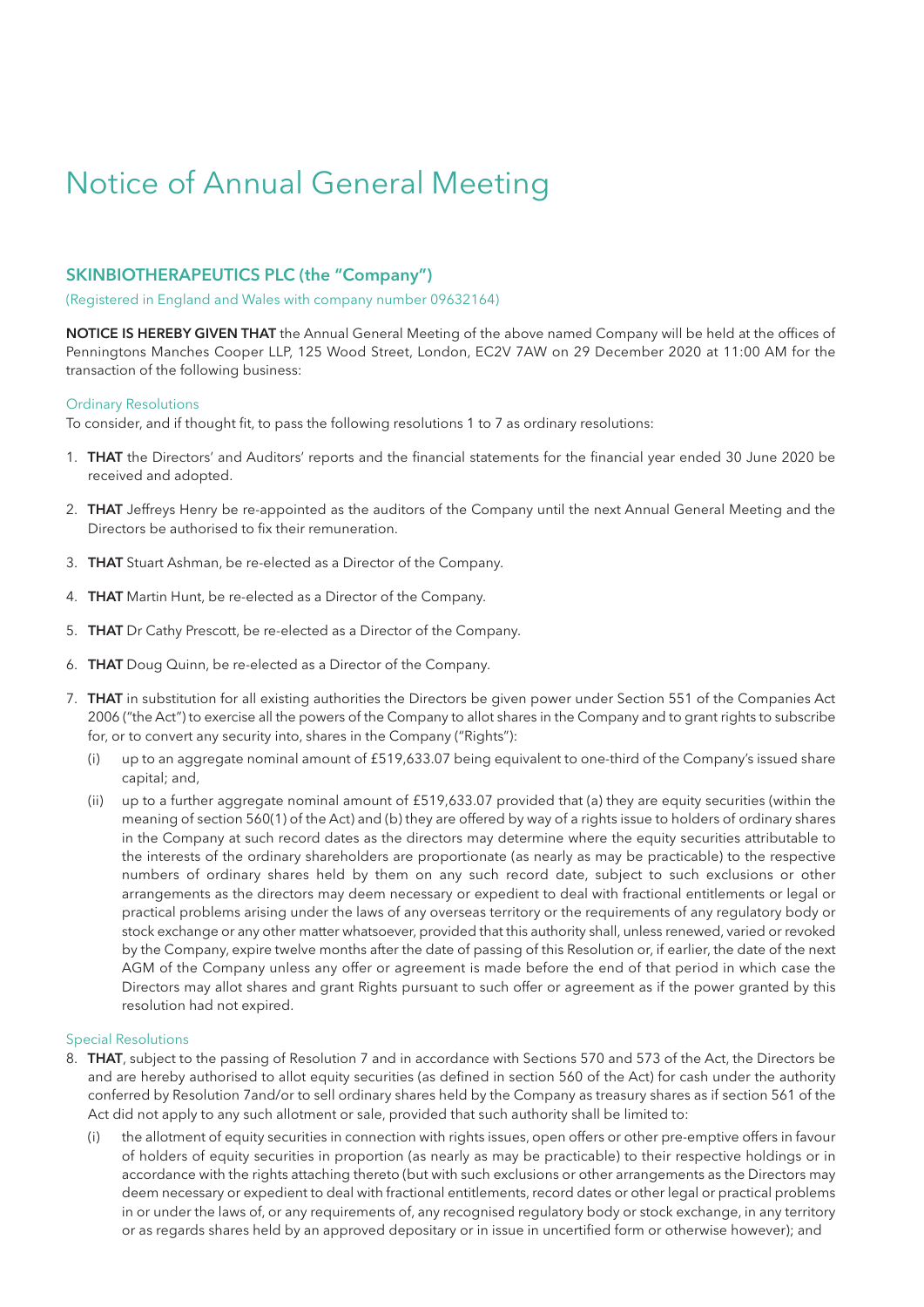- (ii) the allotment of equity securities or sale of treasury shares (otherwise than pursuant to sub-paragraph (i) above) to a maximum aggregate nominal value of £77,944.96; such power shall expire at the end of the next Annual General Meeting of the Company or 30 December 2021 (whichever is the sooner) unless any offer or agreement is made which would, or might require equity securities to be allotted (and treasury shares sold) before expiry of this power in which case the Directors may allot securities pursuant to such offer or agreement as if the power granted by this resolution had not expired.
- 9. **THAT**, subject to the passing of Resolution 7, and in addition to the power contained in Resolution 8 above, the Directors be and are hereby authorised, pursuant to sections 570 and 573 of the Act to allot equity securities (as defined in section 560 of the Act) for cash, either under the authority conferred by Resolution 7 and/or to sell ordinary shares held by the Company as treasury shares as if section 561(1) of the Act did not apply to any such allotment or sale, provided that such authority shall be limited to:
	- (i) the allotment of equity securities or sale of treasury shares, up to a maximum aggregate of £77,944.96; and
	- (ii) used only for the purposes of financing (or refinancing, if the power is to be exercised within six months after the date of the original transaction) a transaction which the Directors determine to be an acquisition or other capital investment of a kind contemplated by the Statement of Principles on Disapplying Pre-Emption Rights most recently published by the Pre-Emption Group prior to the date of this Notice of Annual General Meeting, such power shall expire at the end of the next Annual General Meeting of the Company or 30 December 2021 (whichever is the sooner) unless any offer or agreement is made which would, or might require equity securities to be allotted (and treasury shares sold) before expiry of this power in which case the Directors may allot securities pursuant to such offer or agreement as if the power granted by this resolution had not expired.

By Order of the Board

Dated 04 December 2020 England

**Doug Quinn** Registered Office **Contract Contract Contract Contract Contract Contract Contract Contract Contract Contract Contract Contract Contract Contract Contract Contract Contract Contract Contract Contract Contract C** Company Secretary 15 Silk House Park Green Macclesfield SK11 7QJ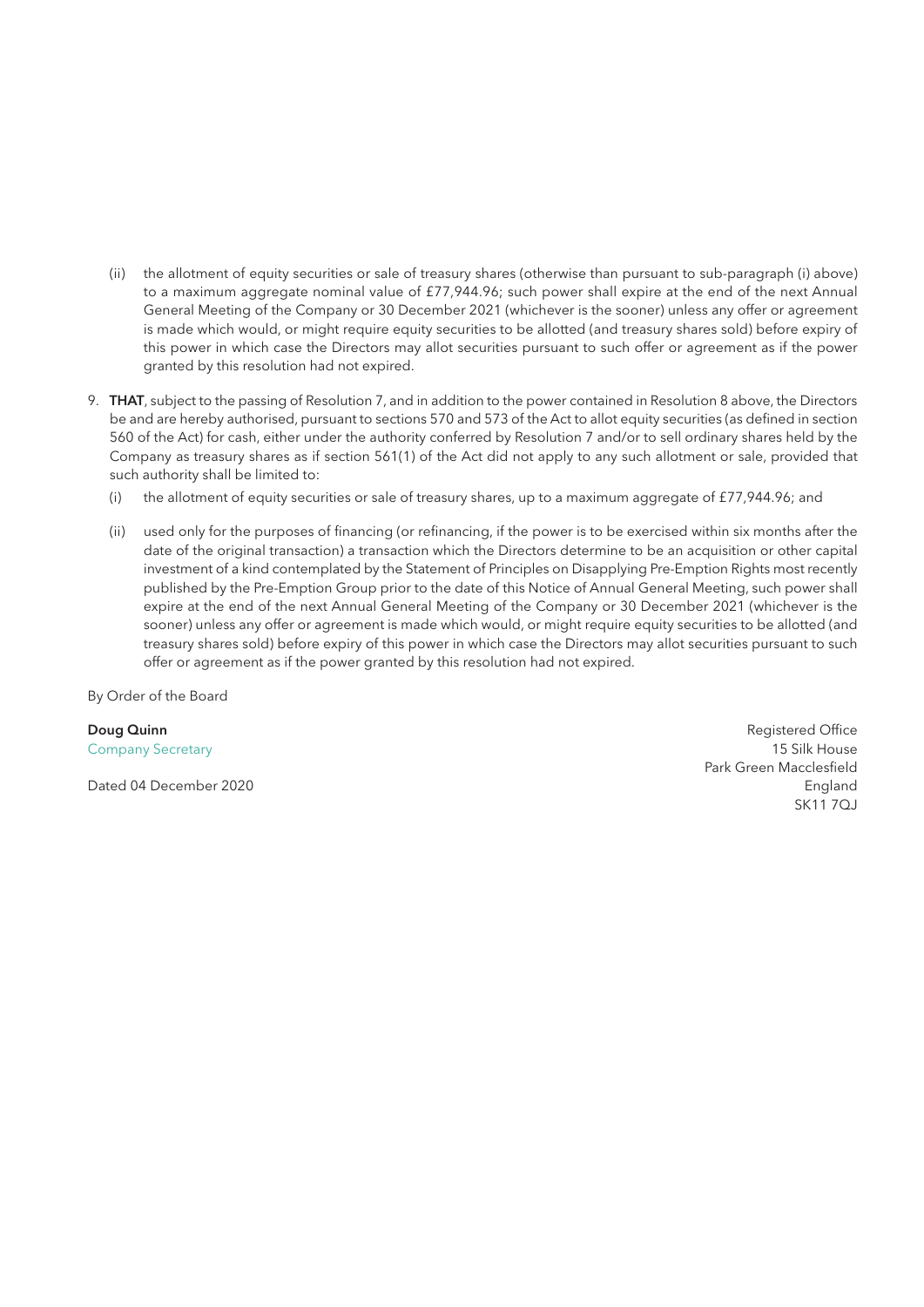## Notes to the AGM notice

In light of the COVID-19 pandemic Shareholders are urged to exercise their votes by submitting their Form of Proxy and appointing the Chairman of the Annual General Meeting as their proxy. Shareholders and their proxies will not be allowed to attend the meeting in person, as to do so would be inconsistent with current government guidelines relating to COVID-19 (as published as at the date of this document), in particular the advice for people to avoid public gatherings, all non-essential travel and social contact. Any Shareholder seeking to attend the AGM in person will be refused entry. The Company is actively following developments and will issue further information through a Regulatory Information Service and/or on its website if it becomes necessary or appropriate to make any alternative arrangements for the AGM. The AGM will be purely functional in format to comply with the relevant legal requirements.

Should Shareholders wish to ask any questions which they may have asked at the meeting had they been in attendance, they are encouraged to contact the Company prior to the meeting by email to investorrelations@skinbiotherapeutics.com. Where relevant, the answers to questions received will also be made available on the Company's website https://www.skinbiotherapeutics.com.

#### Resolution 1 – To receive the Annual Report and Financial Statements

The Directors are required to present the financial statements, Directors' Report and Auditor's Report to the meeting. These are contained in the Company's Annual Report for the year ended 30 June 2020 (the "Annual Report"). A resolution to receive the Annual Report is proposed as an ordinary resolution.

#### Resolution 2 – Re-appointment and remuneration of Auditor

At each meeting at which the Company's financial statements are presented to its shareholders, the Company is required to appoint an auditor to serve until the next such meeting. The Board, on the recommendation of the Audit Committee, recommends the re-appointment of Jeffreys Henry. The Resolution also authorises the directors to fix the auditor's remuneration.

#### Resolutions 3-6 – Re-election of Directors

The Company's Articles of Association require that any director that has not been re-elected at either of the preceding three annual general meetings shall retire and offer themselves for re-election by shareholders. Notwithstanding this requirement, the Directors have determined that each of them will stand for re-election on an annual basis in accordance with recommended best practice and in line with the principles of the UK Corporate Governance Code.

#### Resolution 7 – Authority to allot shares

The authority sought by this resolution is for the Directors to be authorised to allot Ordinary Shares up to two-thirds of the Company's current issued share capital at the date of this notice. Paragraph (i) of the resolution will give the Directors a general authority to allot up to an aggregate nominal value of £519,633.07 being the equivalent of one-third of the Company's issued ordinary share capital at the date of this notice. This is in accordance with the Investment Association Share Capital Management Guidelines. In addition, the guidelines permit the authority to extend to a further third of the issued share capital, where any such shares allotted using this additional authority are in connection with a rights issue. Paragraph (ii) of the resolution proposes this additional authority be granted to the Directors.

The Directors are seeking the annual renewal of this authority in accordance with best practice and to ensure the Company has maximum flexibility in managing its capital resources. The authorities in this Resolution will lapse at the conclusion of the next AGM or twelve months after the passing of the Resolution if earlier save for conditions set out in the Resolution.

#### Resolutions 8 and 9 – Authority to disapply pre-emption rights

Resolutions 8 and 9 are special resolutions which, if passed, will enable the Directors to allot shares in the Company, or to sell any shares out of treasury, for cash, without first offering those shares to existing shareholders in proportion to their existing shareholdings. In March 2015, the Pre-Emption Group published a revision of its Statement of Principles. In addition to restating the customary 5% limit on the issuance of shares for cash on a non-pre-emptive basis, the 2015 Statement of Principles introduced greater flexibility for companies to undertake non pre-emptive issues for cash in connection with acquisitions and specified capital investments. This relaxation allows companies the opportunity to finance expansion opportunities as and when they arise. The 2015 Statement of Principles provides that a company may now seek power to